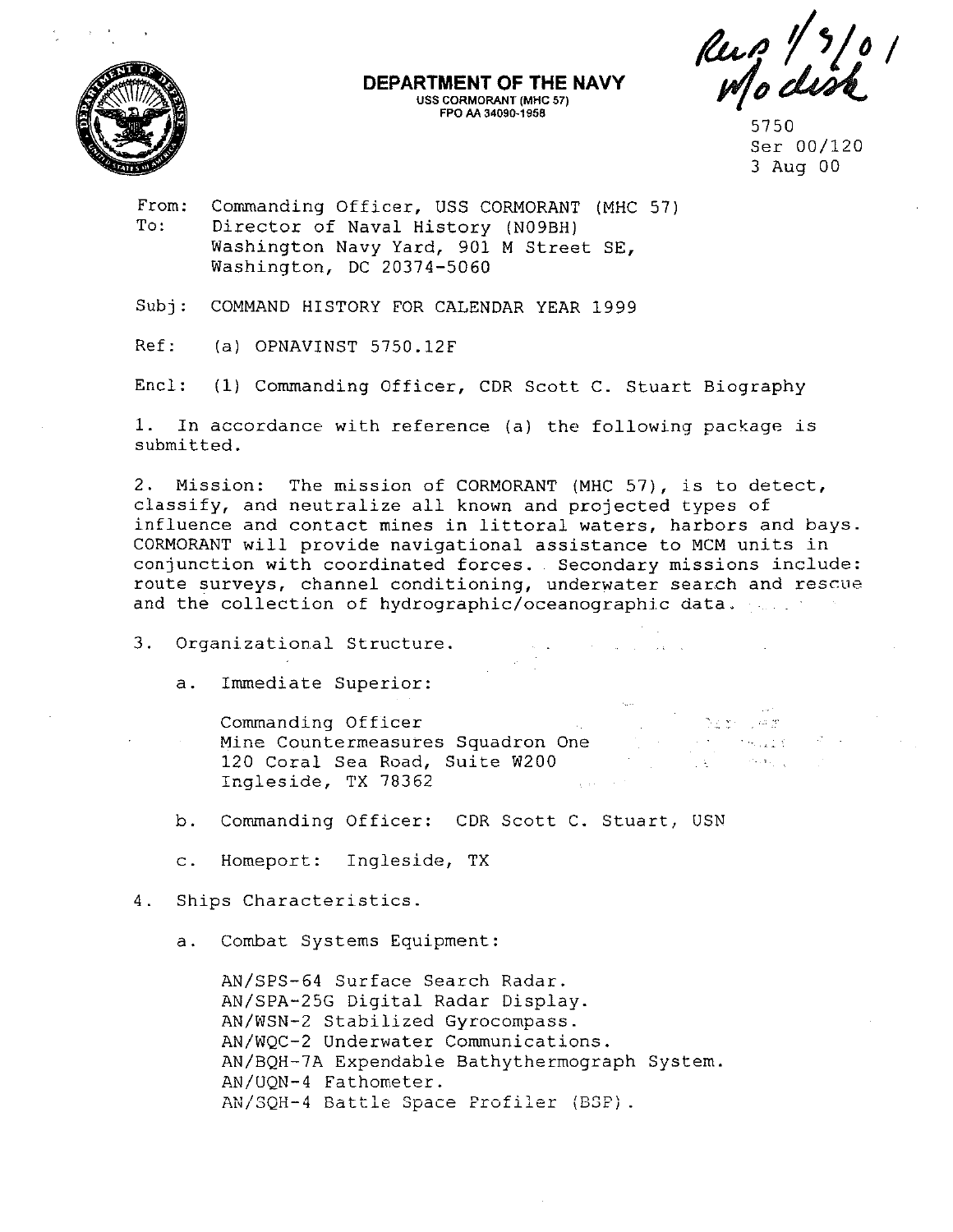b. Navigation:

AN/SYQ-13 Navigation and Command and Control(NAV/C2) System AN/SSQ-109 Machinery & Ship Control System Military Satellite Navigation Global Positioning System

(GPS)

 $\sum_{i=1}^n \left\{ \left\langle \left( \frac{1}{2} \right)^2 \right\rangle \right\} = \left\{ \left( \frac{1}{2} \right)^2 \right\} = \left\{ \left( \frac{1}{2} \right)^2 \right\} = \left\{ \left( \frac{1}{2} \right)^2 \right\}$ 

c. Mine Hunting/Neutralization:

AN/SSQ-32(V) Sonar. AN/SLQ-48 Mine Neutralization System (MNS). Two(2) .50 CAL Light Weight Machine Guns.

d. Propulsion:

Two (2) 800 HP ISOTTA FRASCHINI Diesel Engines. Two (2) VOITH SCHNEIDER Vertical Axis, Cycloidal, Controllable Pitch Propellers.

AN/SQQ-109 Machinery and Ship Control System.

 $\sim 10^6$ 

 $\mathcal{L}^{\mathcal{L}}(\mathcal{L}^{\mathcal{L}})$  ,  $\mathcal{L}^{\mathcal{L}}(\mathcal{L}^{\mathcal{L}})$ 

e. Electrical Systems:

Three (3)300 KW Diesel Generators.

5. Command History:

(CY 97 Chronology)

- 03 JAN CORMORANT WAS DELIVERED AT AVONDALE SHIPYARDS
- $04$  JAN $-$ 18 MAR POST DELIVERY AVAILABILITY AT AVONDALE SHIPYARDS
- 21-24 JAN COMPLETED PLOT (PRE-LIGHT OFF TRAINING) PHASE II
- 28-29 JAN COMPLETED CREW CERTIFICATION PHASE I
- 18-21 FEB COMPLETED PLOT PHASE III
- 04-05 MAR COMPLETED CREW CERTIFICATION PHASE II. ALSO, PASSED CMS INSPECTION.
- 11-13 MAR COMPLETED PES'S LIGHT OFF ASSESSMENT.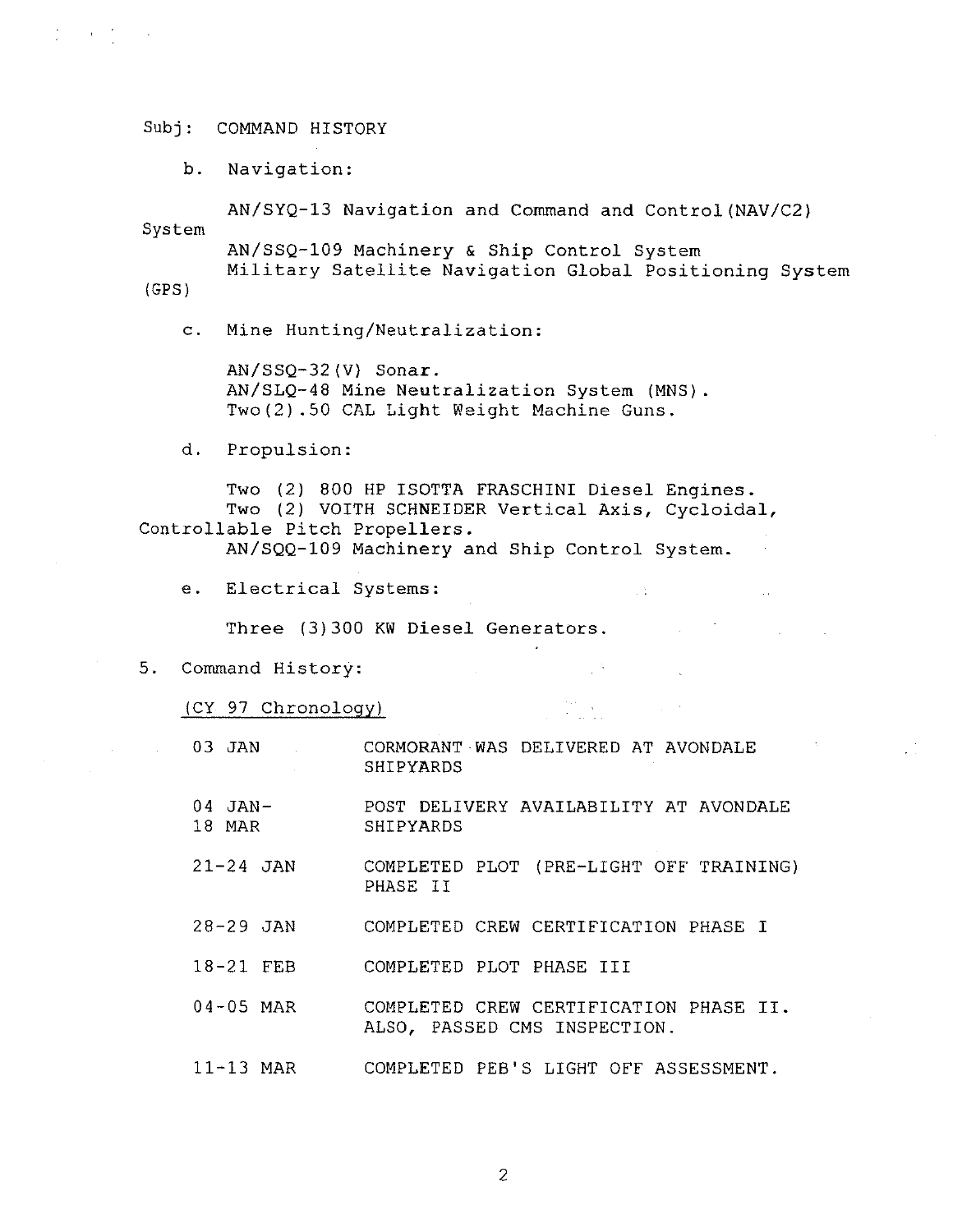$\mathcal{L}^{\text{max}}(\mathcal{L}^{\text{max}})$  , where  $\mathcal{L}^{\text{max}}(\mathcal{L}^{\text{max}})$ 

- 19 MAR CORMORANT SAILED AWAY FROM AVONDALE SHIPYARDS, AND COMPLETED NAVIGATION CERTIFICATION.
- 07 APR LT GUSNR (TAR) REPORTS FOR DUTY.
- 12 APR CORMORANT OFFICIALLY COMMISSIONED IN TAMPA, FL. SENIOR MILITARY REPRESENTATIVE WAS COMMANDER IN CHIEF, US FORCES PACIFIC, VADM JOSEPH PRUEHER IN ATTENDANCE. SENIOR CIVILIAN REPRESENTIVE WAS CONGRESSMAN JIM DAVIS.
- 13 APR LCDR JUSNR (TAR) DETACHES.
- 25 APR COMPLETED SHIP ELECTRONIC SYSTEM EVALUATION FACILITY (SESEF) RUN IN THE MAYPORT OPERATION AREA.
- 30 APR COMPLETED DEGAUSSING AND ELECTROMAGNETIC SIGNATURE TESTS IN CHARLESTON, SC. of the con-
- 13 MAY CORMORANT ARRIVES AT ITS NEW HOMEPORT, NAVSTA INGLESIDE, TX.
- 09-13 JUN COMPLETED ENGINEERING COMMANDING OFFICER'S ASSESSMENT OF READINESS AND TRAINING (ECART) . 大変など

 $\sim 10^6$ 

- 16-20 JUN COMPLETED COMBAT SYSTEMS SHIP QUALIFICATION TRIALS (CSSQT) PHASES I AND II, (ADMINISTRATIVE AND MATERIAL INSPECTIONS) .
- 21 JUL-COMPLETED CSSQT GROOM.
- 08 AUG
- 21 AUG COMPLETED PROPULSION'S EXAMINING BOARD CERTIFICATION.
- 27 AUG 12 OCT COMPLETED CSSQT PHASES III AND IV (MINE WARFARE - TRAINING AND EVALUATION).
- 13-15 OCT COMPLETED MINE WARFARE ASSESSMENT.
- 20-27 OCT COMPLETED ACOUSTIC TRIALS.
- 19 NOV COMPLETED NAVIGATION CERTIFICATION.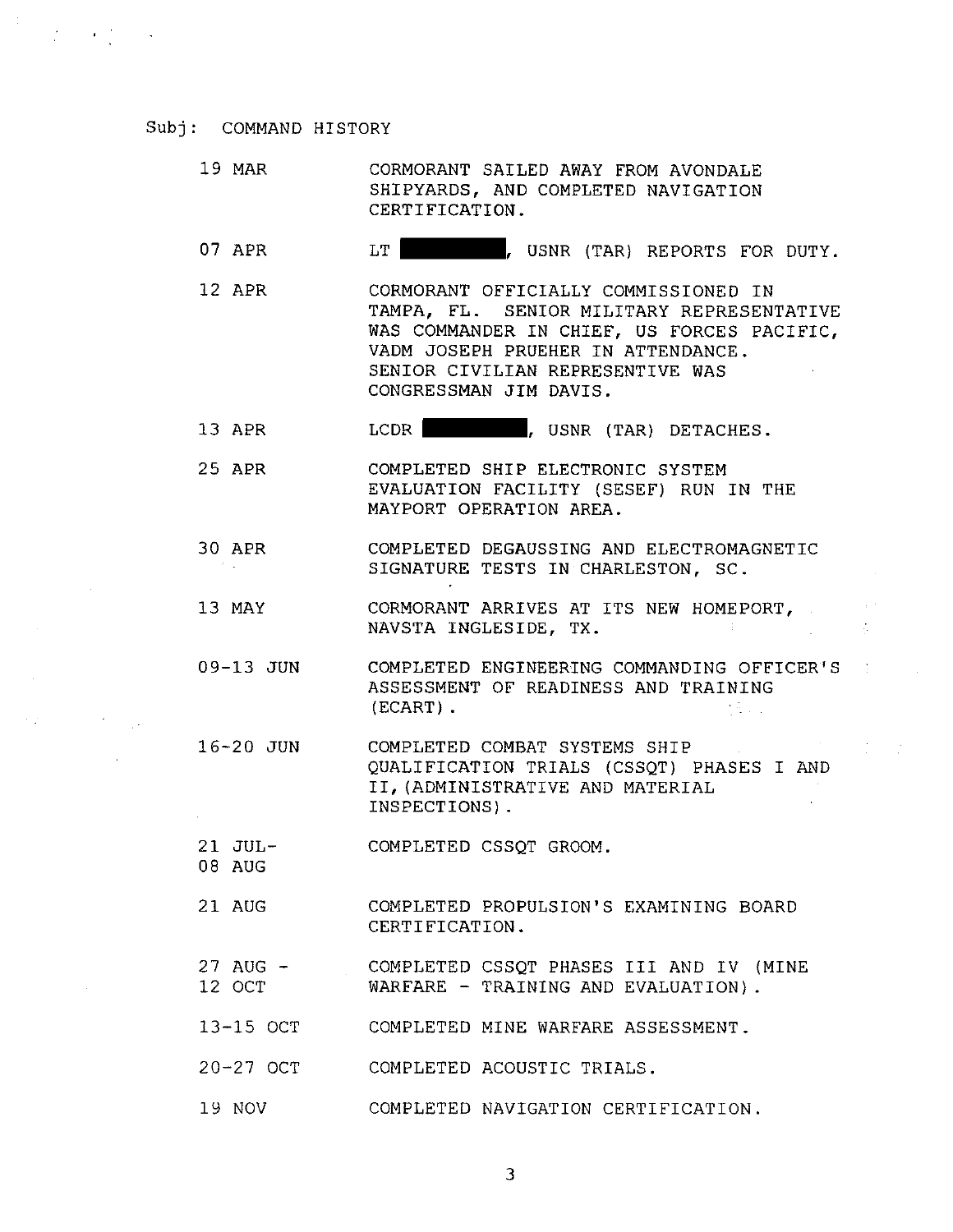$\mathcal{L}^{\text{max}}(\mathbf{z})$  ,  $\mathcal{L}^{\text{max}}(\mathbf{z})$ 

01-05 DEC COMPLETED FINAL CONTRACT TRIALS BY THE BOARD OF INSPECTION AND SURVEY.

(CY 98 Chronology)

- 20-23 FEB PORT VISIT GALVESTON TX (MARDI GRAS)
- 22 MAY LCDR SCOTT C STUART RELIEVES LCDR RONALD KENNEDY AS COMMANDING OFFICER
- 27-28 MAY COMPLETED CART II
- 15-19 JUN FEP
- 07-17 JUL PARTICIPATED MINE WARFARE EXERCISE GULF OF MEXICO (GOMEX), MERCURY 98-2.
- 23 SEP COMPLETED ISIC COMPREHENSIVE COMMUNICATIONS ASSESMENT REPORT (CCC-19-SF)
- 28 SEP-04 OCT PARTICIPATED ENTERPRISE FLEET-EX 99-1, GEOTRANSLATED TO CORPUS CHRISTI TX OPAREA
- 07-11 OCT BEAUMONT TX NAVY DAYS
- 17-19 OCT OCT PORT VISIT ISLA MUJERES MX
- 23-26 OCT STORM EVASION CARIBBEAN SEA
- 27-29 OCT PORT VISIT GUANTANAMO BAY CUBA
- 02-05 NOV PORT VISIT ROOSEVELT ROADS PUERTO RICO
- 12-14 NOV PORT VISIT KEY WEST FL COMPLETED CART I
- 19 NOV RETURNED TO HOMEPORT INGLESIDE TX
- 05 DEC LT QUESNELL RELIEVES LT HEIM AS EXECUTIVE OFFICER.

(CY 99 Chronology)

- 12 JAN COMPLETED NAVIGATION CERTIFICATION
- 04 FEB AMMUNITION OFFLOAD.
- 08-12 FEB SAFETY SURVEY CONDUCTED.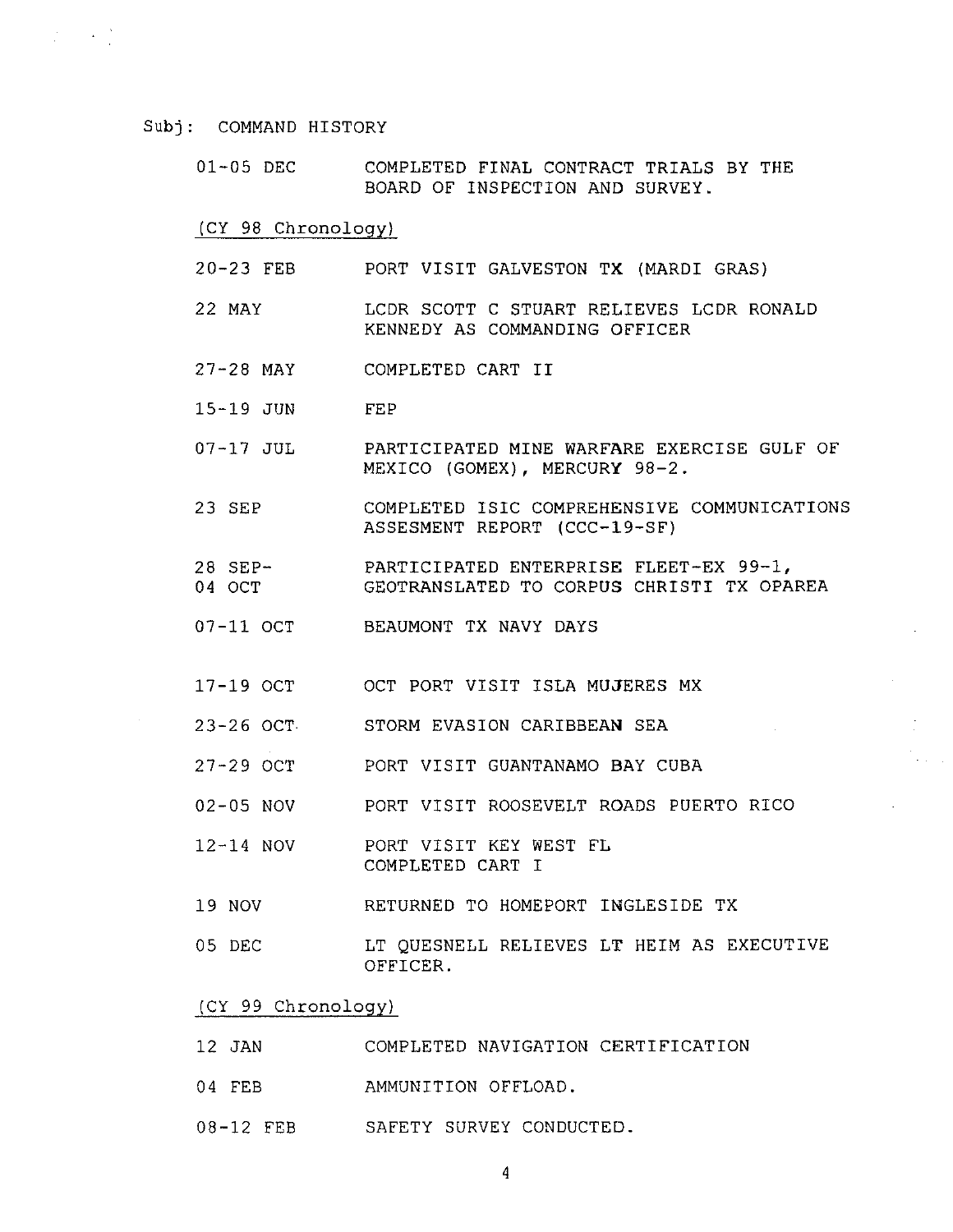$\frac{1}{2} \left( \frac{1}{2} \right) \left( \frac{1}{2} \right) \left( \frac{1}{2} \right) \left( \frac{1}{2} \right)$ 

- 12 FEB AWARDED MARITIME WARFARE EXCELLENCE ENGINEERING /SURVIVABILITY EXCELLENCE COMMAND AND CONTROL EXCELLENCE
- 16 FEB INTEL ASSIST VISIT
- 17 FEB-SHIP ENTERS DEPOT LEVEL MAINTENANCE AT
- 14 JUL GULF COPPER SHIPYARD / DRYDOCKING FACILITY
- 17 FEB-DRYDOCKED FOR HULL PRESERVATION
- 19 MAR
- 13 AUG COMPLETED CART II
- 03 SEP COMPLETED DOCK TRIALS
- 07 SEP COMPLETED SEA TRIALS
- 10 SEP COMPLETED ENGINEERING CERTIFICATION

 $\sim 0.1$ 

 $\mathcal{O}(\mathcal{O}_{\mathcal{O}_{\mathcal{O}_{\mathcal{O}_{\mathcal{O}_{\mathcal{O}_{\mathcal{O}}}}}}})$ 

 $\sim 10^{-1}$  km

- 13-15 SEP TESTA II
- 07-11 OCT BEAUMONT NAVY DAYS
- 13 OCT FEP
- 22-25 OCT PENSACOLA, FL
- 27 OCT KEY WEST, FL
- 03-06 NOV NASSAU, BAHAMAS
- ll-14 *NOV*  COZUMEL, MEXICO
- 19 NOV PENSACOLA, FL
- 22 NOV EMBARK WOMEN AT SEA
- 03-09 DEC MINI CSSQT (PANAMA CITY, FL)
- 10-11 DEC PENSACOLA, FL
- 14 DEC ARR INGLESIDE, TX

6. Narrative:

01 NOV

 $\mathcal{F}^{\text{max}}_{\text{max}}$ 

CORMORANT (MHC 57) is one of twelve ships in the U.S. Navy's MHC 51 (OSPREY) Class of Coastal Minehunters. The ship was